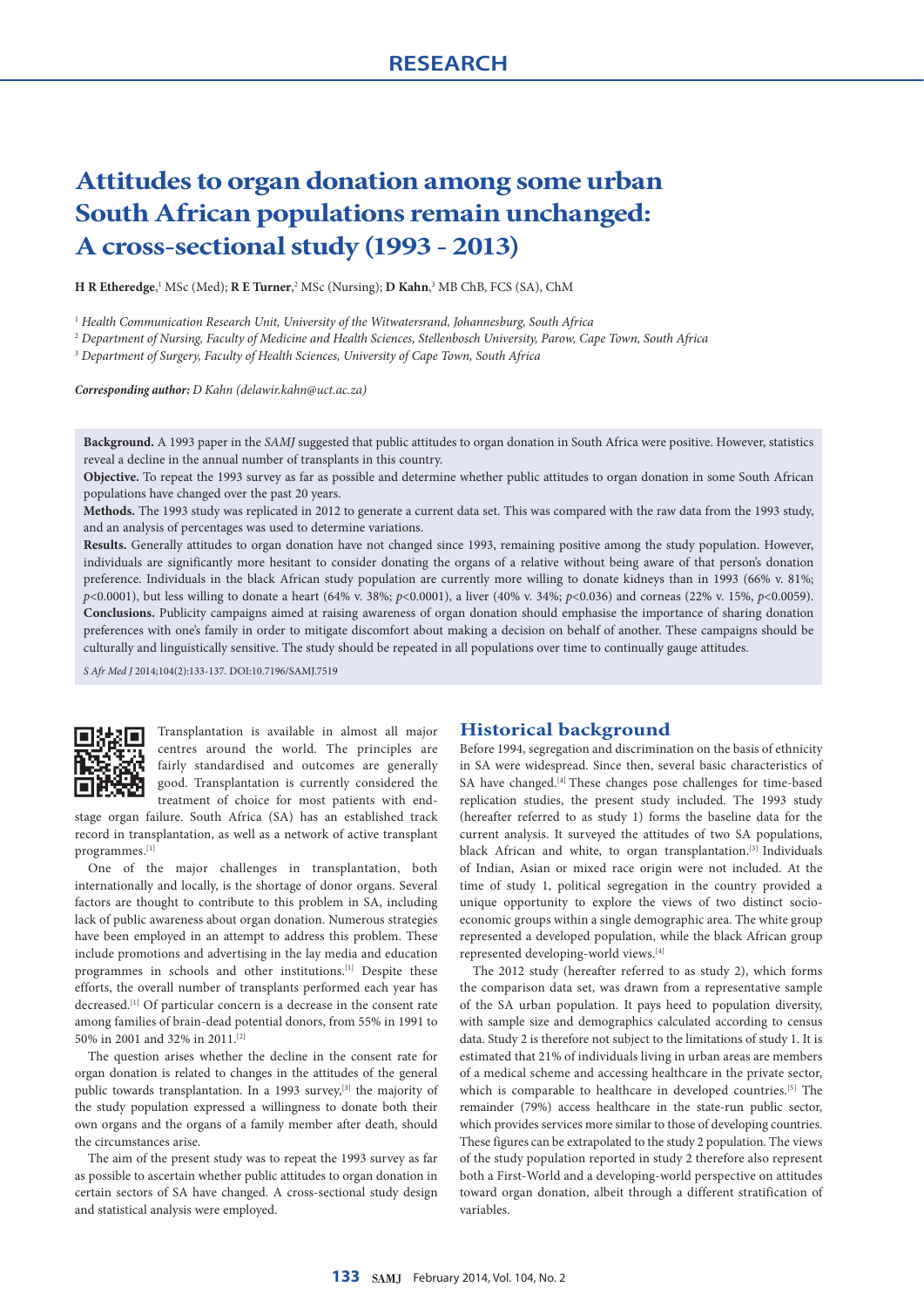## **Methods**

The research was approved by the human research ethics committees of the University of the Witwatersrand (M120532), the University of Cape Town (309/2012) and Stellenbosch University (WITS 2).

## **Study 1**

Data for study 1 were obtained during a collection period from 1987 to 1990. A quantitative methodology was employed. A structured, interviewer-administered questionnaire was utilised to measure attitudes among a sample of 2 125 South Africans. The sample was derived from both urban and rural areas, and only black African and white individuals were invited to participate. The fieldwork was undertaken by TNS, a market research company, as part of a larger general market research survey. TNS fieldworkers were trained by one of the researchers and supervised by field managers. Individuals were approached to participate on a 'door-to-door' basis. All the questionnaires were anonymous, and the nature of the fieldwork process ensured that no individual participant could be identified. Age, gender, race, first language, geographical region and economic status were recorded for each participant.

The questions asked of participants were:

- Would you accept an organ for transplant if you needed one?
- Would you be willing to have your own organs donated to other people after you die if circumstances allow it?
- If a close family member had a fatal accident, would you be willing to donate his or her organs if circumstances allow it?
- Which organs would you be willing to donate (heart, lungs, liver, kidney, pancreas, cornea)?

#### **Study 2**

Data for study 2 were obtained in 2012. The same market research company conducted the fieldwork. Techniques used were identical to those of study 1, with the exception of sampling. Study 2 comprised a representative sample of 1 048 adults in the five major SA metropolitan areas. Metropolitan areas are typically wealthier than rural areas, and they are also home to a large migrant workforce from the rest of the country and further afield.<sup>[6]</sup> Written informed consent was obtained from all participants once they had agreed to take part and before administration of the questionnaire. All the questionnaires were anonymous, and the nature of the fieldwork process ensured that no individual participant could be identified.

Data were captured, cleaned and converted into SPSS format by TNS. The data were



*Fig. 1. Comparison of the study samples for the black African study population.*



*Fig. 2. Comparison of the study samples for the white study population.*

analysed using SAS version 9.3.7.[7] Data from study 1 were compared with those from study 2 using an analysis of percentages. Only data from the black African and white population groups were used for the comparison, as there were no data for the other groups in study 1. Furthermore, a large body of literature suggests that attitudes towards organ donation differ according to ethnic classification, and owing to data coding in the first study, this was the only way to compare the two data sets.

## **Study population**

Figs 1 and 2 illustrate the demographics of the samples from the two studies. Although there were differences across samples, these were not deemed to be significant and a comparison was still possible.

## **Results**

There were 2 125 participants in study 1 compared with 1 048 in study 2. In the black African cohort, the gender, age, language and regional distributions were similar across the studies. In the white cohort, there were relatively more females, more Englishspeaking respondents and more respondents from Gauteng in study 1.

Across the two samples, the majority of respondents held positive views about organ donation. Most (70 - 91%) appeared willing to potentially donate their own organs (Table 1). Many (67 - 83%) also expressed willingness to donate the organs of a relative. It appeared that these attitudes had remained largely unchanged over the past two decades.

Across the two studies, there was no difference between male and female respondents with regard to willingness to have their own organs donated and to donate the organs of a relative (Table 1).

Among white respondents, age did not influence willingness to donate their own organs or to donate the organs of a relative. This was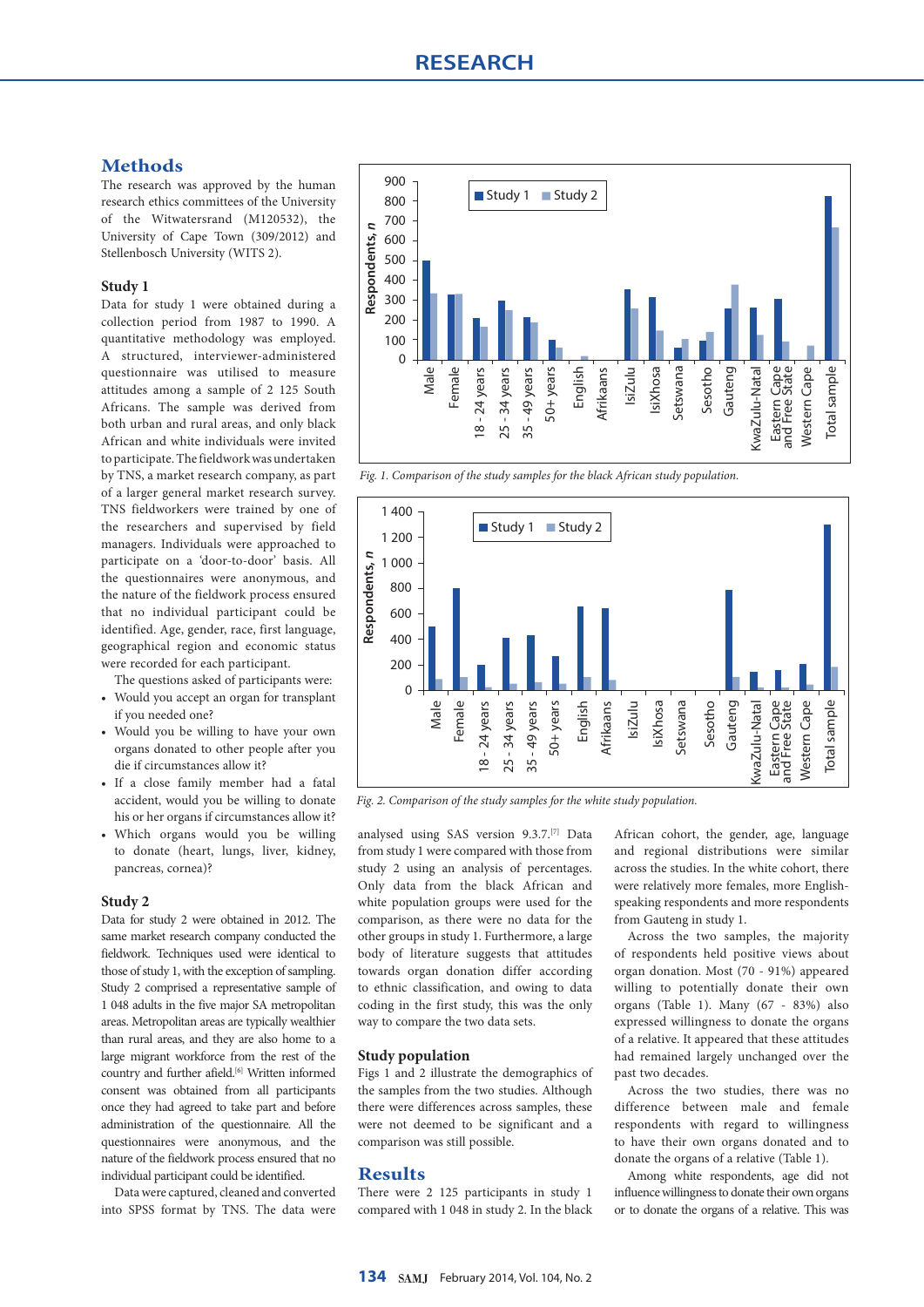|                                             |                          | White                    |                   |                          |                          | <b>Black African</b>     |                          |                          |  |
|---------------------------------------------|--------------------------|--------------------------|-------------------|--------------------------|--------------------------|--------------------------|--------------------------|--------------------------|--|
| Positive attitudes to<br>organ donation (%) | Own organs               |                          | Relative's organs |                          | Own organs               |                          | Relative's organs        |                          |  |
|                                             | Study 1                  | Study 2                  | Study 1           | Study 2                  | Study 1                  | Study 2                  | Study 1                  | Study 2                  |  |
| Overall                                     | 89                       | 91                       | 76                | 83                       | 76                       | 70                       | 67                       | 68                       |  |
| Gender                                      |                          |                          |                   |                          |                          |                          |                          |                          |  |
| Male                                        | 89                       | 91                       | 78                | 82                       | 72                       | 67                       | 63                       | 67                       |  |
| Female                                      | 88                       | 90                       | 75                | 84                       | 80                       | 72                       | 74                       | 68                       |  |
| Age (years)                                 |                          |                          |                   |                          |                          |                          |                          |                          |  |
| $18 - 24$                                   | 90                       | 88                       | 66                | 63                       | 78                       | 69                       | 70                       | 66                       |  |
| $25 - 34$                                   | 89                       | 95                       | 75                | 84                       | 76                       | 72                       | 71                       | 70                       |  |
| $35 - 49$                                   | 91                       | 92                       | 82                | 88                       | 79                       | 65                       | 65                       | 65                       |  |
| $>50$                                       | 84                       | 84                       | 79                | 84                       | 64                       | 73                       | 55                       | 71                       |  |
| Language group                              |                          |                          |                   |                          |                          |                          |                          |                          |  |
| English                                     | 87                       | 88                       | 73                | 82                       |                          | 60                       |                          | 50                       |  |
| Afrikaans                                   | 91                       | 94                       | 80                | 85                       | $\overline{\phantom{0}}$ | $\overline{\phantom{a}}$ | $\overline{a}$           | $\overline{\phantom{a}}$ |  |
| IsiZulu                                     | $\overline{\phantom{a}}$ | $\overline{\phantom{0}}$ | $\overline{a}$    | $\overline{\phantom{a}}$ | 70                       | 68                       | 60                       | 70                       |  |
| IsiXhosa                                    | $\overline{a}$           |                          |                   | $\overline{\phantom{a}}$ | 81                       | 73                       | 79                       | 69                       |  |
| Setswana                                    |                          |                          |                   | $\overline{a}$           | 62                       | 70                       | 57                       | 70                       |  |
| Sesotho                                     |                          |                          |                   |                          | 89                       | 69                       | 65                       | 63                       |  |
| Area                                        |                          |                          |                   |                          |                          |                          |                          |                          |  |
| Gauteng                                     | 91                       | 96                       | 75                | 88                       | 75                       | 66                       | 63                       | 65                       |  |
| KwaZulu-Natal                               | 91                       | 65                       | 87                | 60                       | 65                       | 69                       | 59                       | 72                       |  |
| Eastern Cape and Free State                 | 90                       | 83                       | 79                | 75                       | 80                       | 78                       | 79                       | 64                       |  |
| Western Cape                                | 80                       | 94                       | 69                | 88                       | $\overline{\phantom{a}}$ | 76                       | $\overline{\phantom{0}}$ | 79                       |  |

## **Table 1. Overall results of the comparison study**

## **Table 2. Reasons for unwillingness to donate own organs**

|                                                    |                          | White        | <b>Black African</b>     |                |
|----------------------------------------------------|--------------------------|--------------|--------------------------|----------------|
| Reasons for unwillingness (%)                      | Study 1                  | Study 2      | Study 1                  | Study 2        |
| It is against my beliefs/do not believe in it      | 18                       | 7            | $\overline{\phantom{a}}$ | 32             |
| Just could not agree to it/would not like it       | 30                       | 14           | 35                       | 22             |
| I do not want anything removed                     | $\overline{\phantom{a}}$ | 29           | 39                       | 32             |
| I am too old/nothing would be useful               | 8                        | 7            |                          | $\mathbf{1}$   |
| Only when physically dead                          | 9                        |              |                          |                |
| I would be very sick so my organs would be no good | $\overline{\phantom{a}}$ | 14           | 4                        | $\overline{4}$ |
|                                                    | 17                       | 14           |                          | 16             |
| Don't know/not sure                                | 12                       | 43           |                          | 6              |
|                                                    | 8                        | $\mathbf{0}$ | $\overline{\phantom{a}}$ |                |
|                                                    |                          |              |                          |                |

consistent across both studies. However, among black African respondents, older respondents (>50 years) were more willing to donate the organs of a relative in study 2 than in study 1 (71% v. 55%; *p*=0.049) (Table 1).

There were some differences in attitudes towards organ donation in terms of language (Table 1). Black African IsiZulu-speaking participants were more willing to donate the organs of a relative in study 2 than in study 1 (70% v. 60%; *p*<0.0001). In contrast, black African IsiXhosa-speaking respondents were less willing to donate the organs of a relative in study 2 (69% v. 79%; *p*=0.026). There were no significant differences in attitudes towards organ donation in Englishand Afrikaans-speaking respondents between the two studies.

Overall, 11% of white respondents and 24% of black African respondents in study 1 indicated that they would be unwilling to donate their own organs, compared with 9% and 30%, respectively, in study 2. The reasons for unwillingness are shown in Table 2, and included 'it is against my beliefs', 'just could not agree to it', and 'I do not want anything removed'.

Overall, 23% of white respondents and 32% of black African respondents in study 1 expressed an unwillingness to donate the organs of a relative, compared with 17% and 31%, respectively, in study 2 (Table 1). These differences are not significant. The respondents who indicated unwillingness to donate the organs of a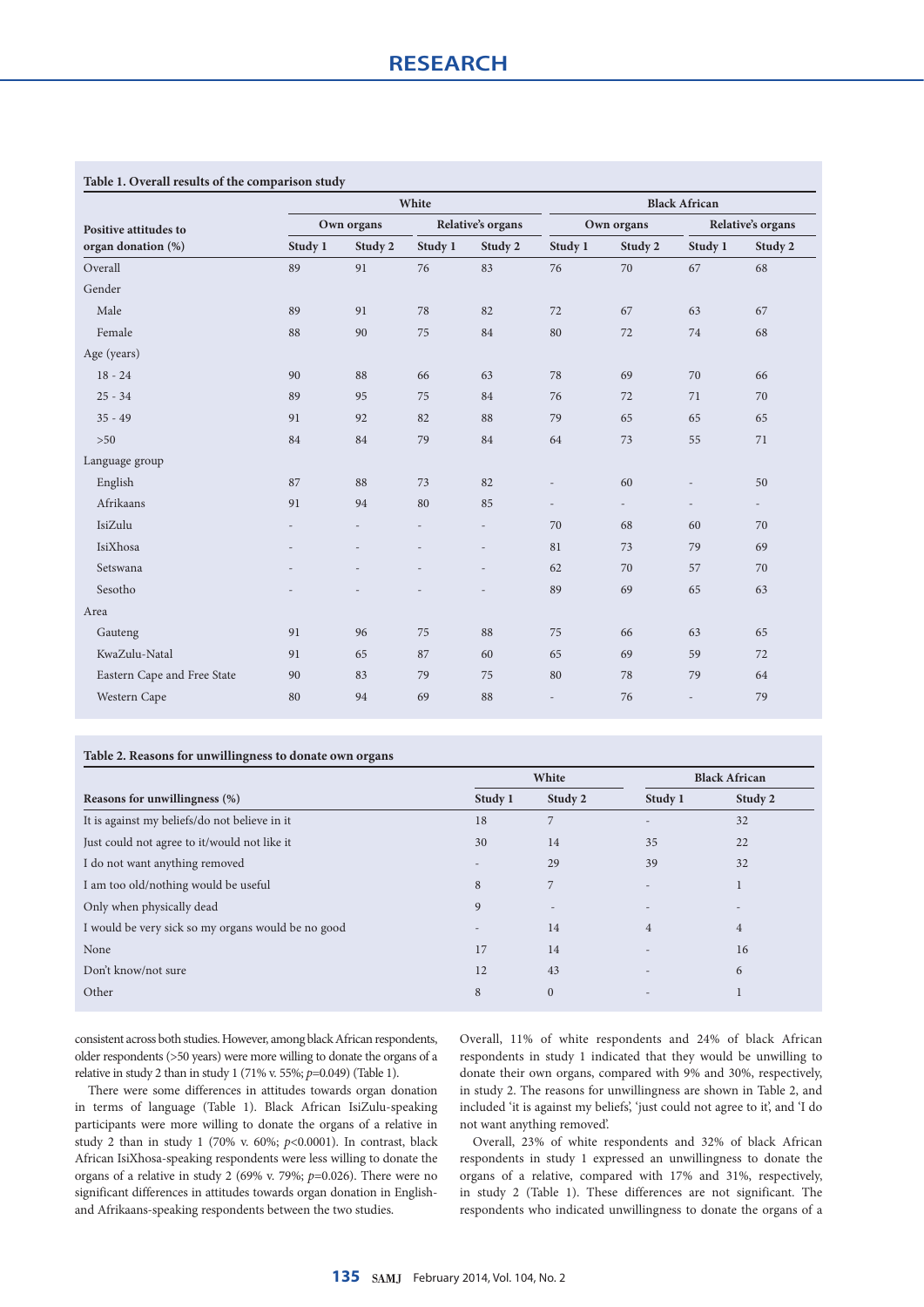## **Table 3. Reasons for unwillingness to donate relative's organs**

|                                                                              | White   |                | <b>Black African</b> |         |
|------------------------------------------------------------------------------|---------|----------------|----------------------|---------|
| Reasons for unwillingness (%)                                                | Study 1 | Study 2        | Study 1              | Study 2 |
| It is not up to me to decide/not my responsibility/it is not my body         | 24      | 60             | 29                   | 41      |
| The relative may not like this                                               |         | 20             | 10                   | 15      |
| Depends on what their wishes were/only if they have agreed to it             | 17      | 44             | 17                   | 17      |
| He would have to be physically dead/only God knows when we are dead          | 21      | $\overline{4}$ | 5                    | 9       |
| It is against my beliefs/it is not our custom to remove organs               | 20      | 12             | 9                    | 28      |
| You cannot just cut someone up like that/people should be buried as they are |         | 28             | 12                   | 22      |
| It will not help the other person                                            |         | $\overline{0}$ | 5                    | 5       |
| Other                                                                        | 5       | $\mathbf{0}$   | 13                   |         |

#### **Table 4. Organs that black African respondents were willing to donate**

| $\sim$<br>$\tilde{\phantom{a}}$ |         |         |            |
|---------------------------------|---------|---------|------------|
| Organs willing to donate (%)    | Study 1 | Study 2 | $p$ -value |
| Kidneys                         | 66      | 81      | < 0.0001   |
| Lung                            | 39      | 40      |            |
| Heart                           | 64      | 38      | 0.0001     |
| Liver                           | 40      | 34      | 0.036      |
| Pancreas                        | 21      | 18      |            |
| Cornea                          | 22      | 15      | 0.0059     |
|                                 |         |         |            |

relative were asked why this was the case (Table 3). In study 1, 24% of the white respondents and 29% of the black African respondents indicated that 'it is not up to me to decide', 'it is not my responsibility', or 'it is not my body'. In study 2 this reasoning increased to 60% for the white respondents ( $p$ <0.0001) and to 41% for the black African respondents (*p*<0.0001). Religious or cultural beliefs were also cited to a greater extent by the black African respondents in study 2 (9% v. 28%; *p*<0.001). Black African respondents were also concerned about keeping the body intact after death, with 12% of the respondents in study 1 feeling uneasy about the perceived damage to the body, compared with 22% in study 2 ( $p=0.0056$ ). One per cent of the white respondents in study 1 reasoned that the relative 'might not like to be an organ donor', and this increased to 20% in study 2 (*p*<0.0001). Many white respondents (44%) in study 2 indicated that the wishes of the deceased were very important. This increased from 17% in study 1 ( $p=0.003$ ).

Black African respondents were more willing to donate kidneys in study 2 (66% v. 81%;  $p<0.0001$ ), but less willing to donate a heart (64% v. 38%; *p*<0.0001), a liver (40% v. 34%; *p*<0.036) and corneas (22% v. 15%; *p*<0.0059) (Table 4).

## **Discussion**

Evidentially, there is no significant difference in expressed attitudes of the study populations towards organ donation over the period analysed. Study 2 reveals that the majority of the population studied still felt positive, with many respondents willing to donate their own organs and those of a relative should circumstances allow. Although it cannot be formally analysed, it appears that the white population is still more willing to donate organs, their own and those of a relative, than the black African population. This may be because the white cohort is better informed and educated than their black African counterparts, despite rapid urbanisation since democracy in 1994.[8]

We noted some changes with regard to donating the organs of relatives. All participants appeared as willing to donate the organs

of relatives in study 2 as they were in study 1. However, across the two studies there were notable changes in the justifications for unwillingness to do so. Members of both the black African and the white populations expressed reluctance to make a decision on behalf of another person. In both populations, this sentiment was expressed significantly more often in study 2. There are several hypothetical explanations for this shift in reasoning. For instance, a better educated and more rights-aware population may prize autonomy and free agency more than their counterparts in study  $1.^{[9]}$  This is especially relevant in the healthcare context, where patient-centred care has overtaken a more traditional, paternalistic approach.[10] The decision to donate organs on another's behalf may therefore seem objectionable. Another possibility is that migration and immigration have broken down familial proximity, and thus traditional lines of communication, $[9]$  so individuals are not as familiar with the sentiments of their relatives as they were 20 years ago. Furthermore, and in spite of many families being geographically dispersed, family structure in African culture appears to play an important role. Decision making is the purview of the elders, and other family members may be unwilling to make decisions on donation without elder approval.<sup>[11]</sup> In practice, we have often observed that family members who are asked to consider organ donation are unaware of the wishes of their relatives.

SA has an opt-in system of organ donation. This means that organs of a deceased individual may not be donated without informed consent from the next of kin. This applies even when the individual is a registered organ donor.<sup>[1]</sup> In an attempt to mitigate low donor numbers, some countries have adopted presumed consent systems whereby all individuals are presumed willing organ donors unless they have complied with formal processes to express unwillingness to donate organs.[12] It may be argued that adopting a presumed consent system in SA could alleviate factors regarding disinclination to donate the organs of a relative, as familial consent would not necessarily be sought. We postulate, however, that a presumed